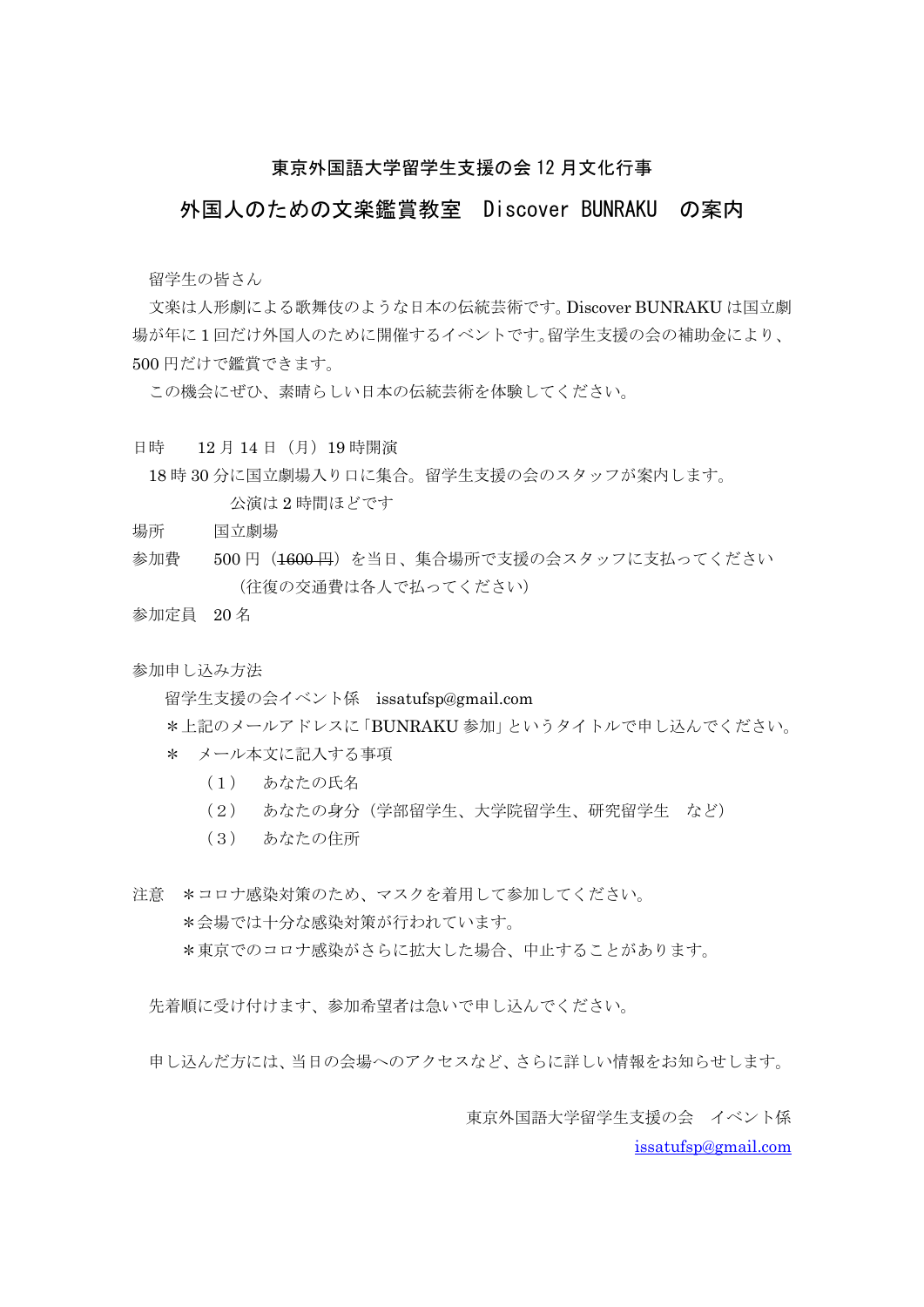December cultural program by ISSA/TUFS

#### Invitation to Discover BUNRAKU,a Bunraku Performance for foreigners

Bunraku is a traditional Japanese Puppet Play. Discover BUNRAKU is an event held by the National Theater for foreigners only once a year. With the subsidy of the ISSA, you can enjoy it for only 500 yen. Please take this opportunity to experience the wonderful traditional Japanese art.

#### Date and time: Starts at 19:00 on Monday, December 14th

Meet at the entrance of the National Theater at 18:30. ISSA staffs will guide you.

The performance is **about 2 hours** 

Place: **National Theater** (see the attached pamphlet)

Please pay the **participation fee of 500 yen**  $(1600 \text{ yen})$  to ISSA staff at the meeting place on the day.

(Round-trip transportation costs are paid by yourself) Participation capacity 20 people

#### Please apply for participation by email

\*Email address: isastufsp@gmail.com

- \* Emai title: "BUNRAKU Participation".
- \* Items to be entered in the body of the email
- (1) Your name
- (2) Your status (undergraduate students, graduate students, research students, etc.)
- (3) Your address

Note \* Please wear a mask to prevent corona infection.

- \* Sufficient infection control measures are taken at the venue.
- \* If the corona infection in Tokyo spreads further, it may be canceled.

We accept on a first-come, first-served basis. Please apply immediately.

For those who applied, we will inform you of more detailed information such as access

to the venue on the day.

TUFS International Student Support Association Event Section Issatufsp@gmail.com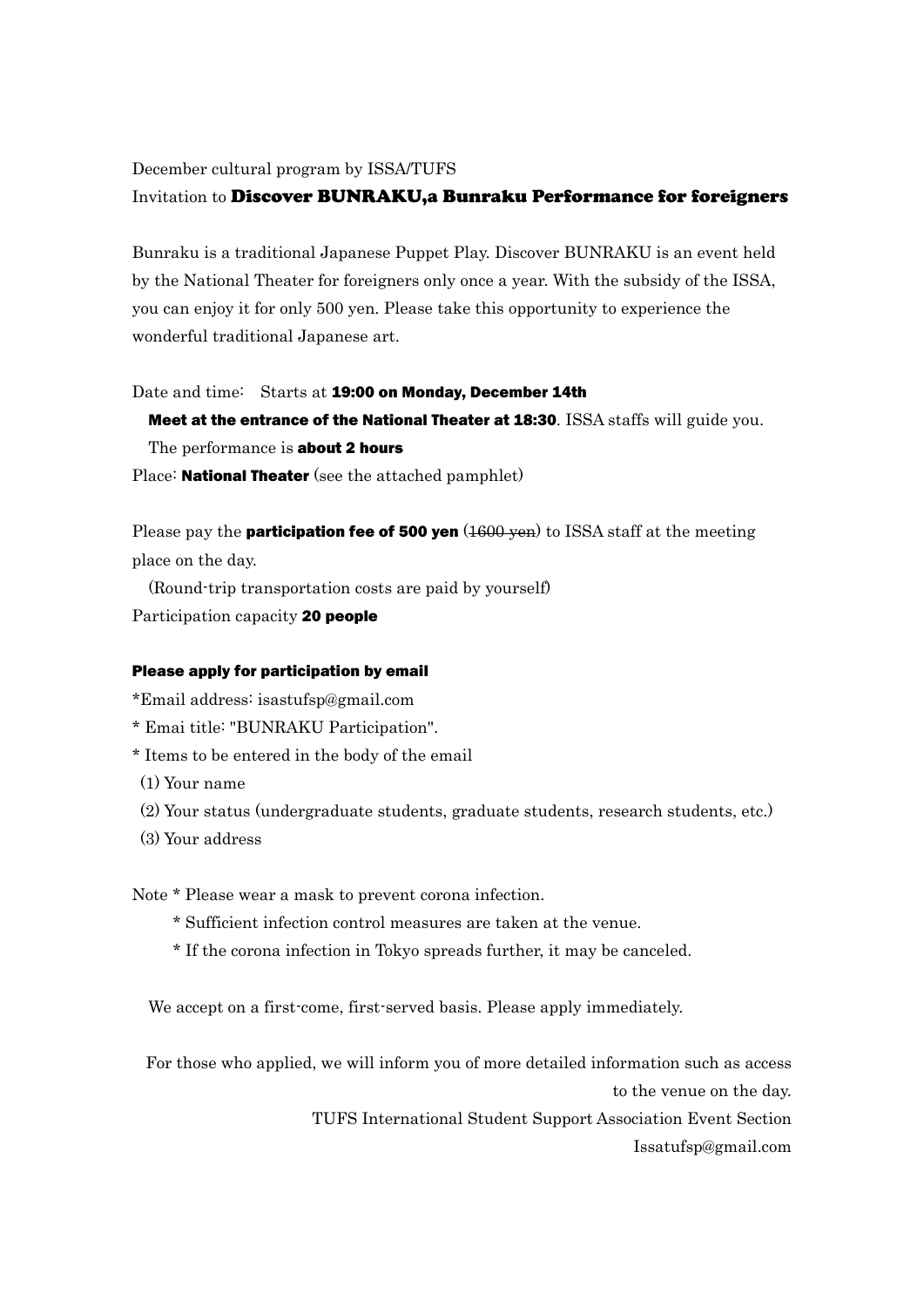

Discover BUNRAKU

In this program, BUNRAKU, one of the Japanese traditional performing arts, will be performed along with a commentary.



## December 14, 2020 7:00 PM-9:10 PM

\*End time is an estimate and could vary

Please

#### **Guidance in English**

Navigated by Stuart Varnam-Atkin, it includes an explanation of the stage and interactions with a narrator, a shamisen player, puppeteers and puppets.

#### **Performance**

#### "Kuzunoha's parting from her Son" from The Magician Ashiya Doman and the **Imperial Mirror.**

This 1734 play with supernatural elements tells the legendary story of a boy who would one day become a master court astrologer, including his mother's emotional parting from him. It was the very first play in which each main puppet had three operators, which made possible some spectacular stage effects, such as the mother's transformation into her real animal form!

Tickets (all seats reserved, tax included) Adults ¥4,100 Students ¥1,600

Booking Opens November 14, 2020 0570-07-9900 / 03-3230-3000 (IP phone & International calls) Business Hours 10:00 AM - 6:00 PM Available in English

check! **Online Booking (available only for Adult Tickets)** https://ticket.ntj.jac.go.jp/top\_e.htm (English) Discover BUNRAKU 2020 Search

Box Office Sale Available from November 15, 2020 Business Hours 10:00 AM - 6:00 PM

#### **Requests to Visitors**

- Temperature screening will be done upon arrival at the entrance of the theater. In cases of suspected infection, we may refuse entry. ∳÷Å Maintain a distance of at least one meter (preferably 2 meters) between yourself and others. No entry without wearing a mask. Refrain from speaking loudly in the hall, lobby, etc. Please also refrain from conversing while seated, calling out to performers, etc. Please comply with hand hygiene recommendations for hand washing and sanitizing.
	- Shuttle bus services will be suspended for the time being.

#### **Address**

I

요

 $\circledast$ 

Ã

 $\circledR$ 

4-1 Hayabusa-cho, Chiyoda-ku, Tokyo 102-8656 Tel 0570-07-9900

#### **Access**

#### $-Subway-$

5 minutes walk from Hanzomon Station (Hanzomon Line) Exit 6 / Exit 1 8 minutes walk from Nagatacho Station (Yurakucho Line / Hanzomon Line / Namboku Line) Exit 4 and 10 minutes walk from Exit 2.

### -Parking space available-

Please use public transport if possible, as parking is limited.

#### **Child Care Service [Mother's Inc.]**

We provide a temporary child care service during the performance. Reservations are required for this service. Telephone Reservations Accepted : 10:00 AM-12:00 AM / 1:00 PM-5:00 PM Monday thru. Friday. Service Fees : [Infants (0-1 year old)] ¥2,200 / [Children (2-12 years old)] ¥1,100 Tel 0120-788-222 (Reservation is required)

To Hibiya